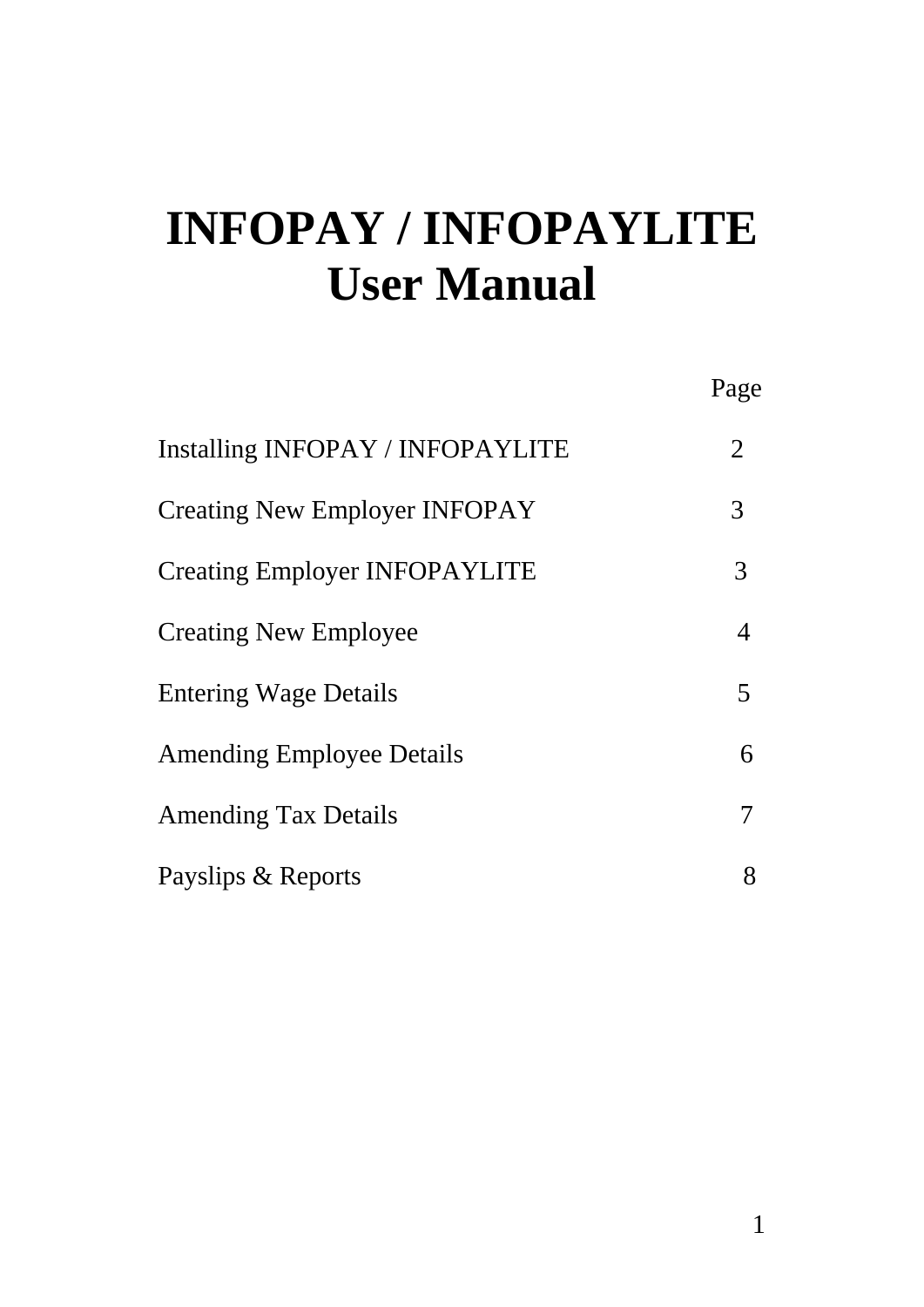#### **INSTALLATION**

- 1. Place your cd in the cd drive
- 2. The setup program will launch automatically. Follow the instructions on screen to install Infopay/Infopaylite.
- 3. Alternatively, go to **start menu,** click on **run.** In the dialogue box, type D: setup**,** click **OK** and follow instructions to install Infopay/Infopaylite
- 4. Click on the INFOPAY / INFOPAYlite icon.
- *5.* The registration form contains your system ID. Insert password and click on OK. *If you are testing the product click Run in Demo Mode.*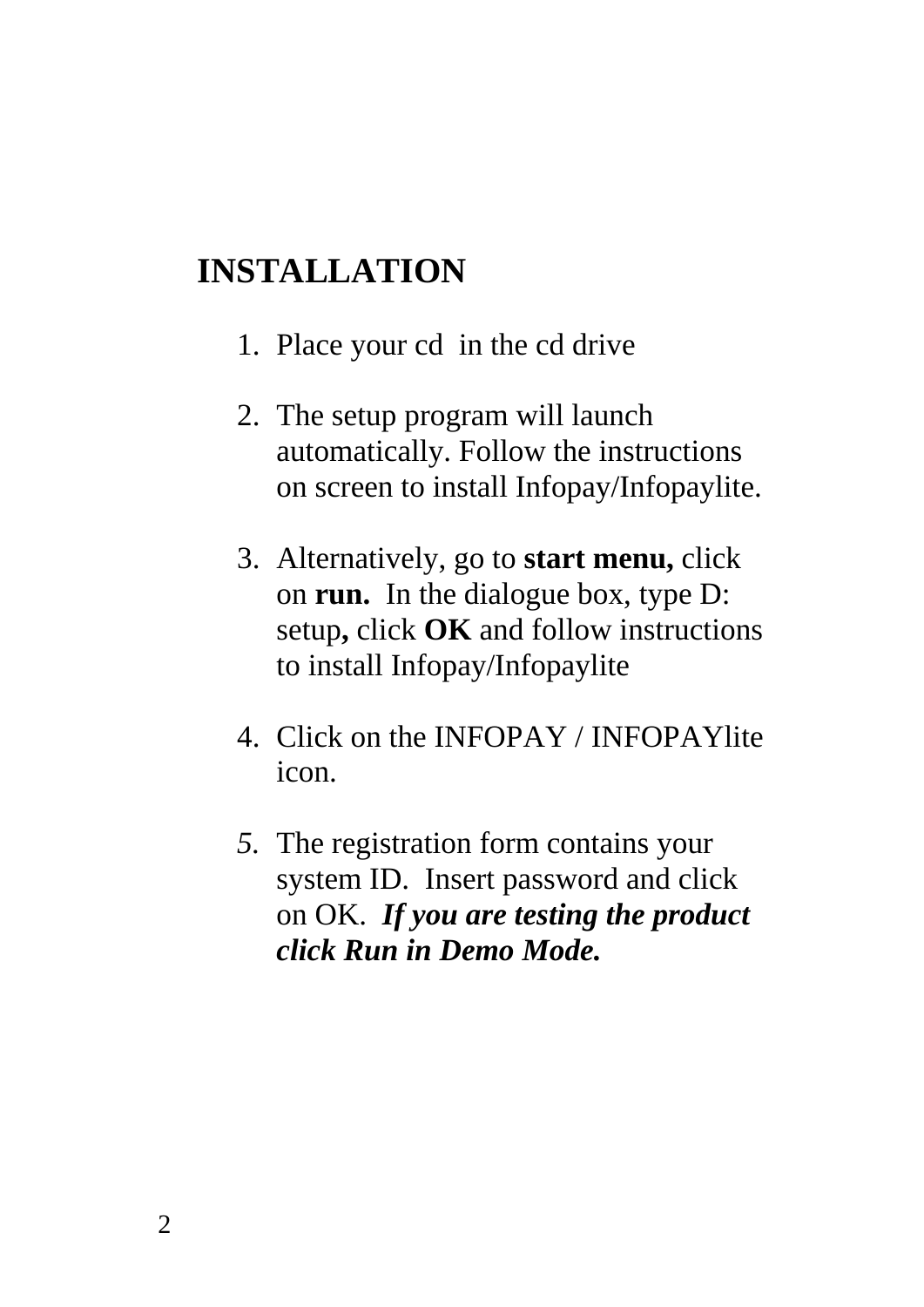#### **CREATING NEW EMPLOYER**

#### **Infopay**

From the Employer drop-down menu select **Create New**. Fill in the form ensuring to fill in the required fields. The Employers PRSA provider name can be selected from the drop-down menu that lists the main PRSA providers. Monthly P30 selection is set as default, but can be changed to quarterly in this section if applicable.

#### **Infopaylite**

From the Employer drop-down menu select **Create New Employer One** (Create New Employer Two). Fill in the form ensuring to fill in the required fields. The Employers PRSA provider name can be selected from the drop-down menu that lists the main PRSA providers. Monthly P30 selection is set as default, but can be changed to quarterly in this section if applicable.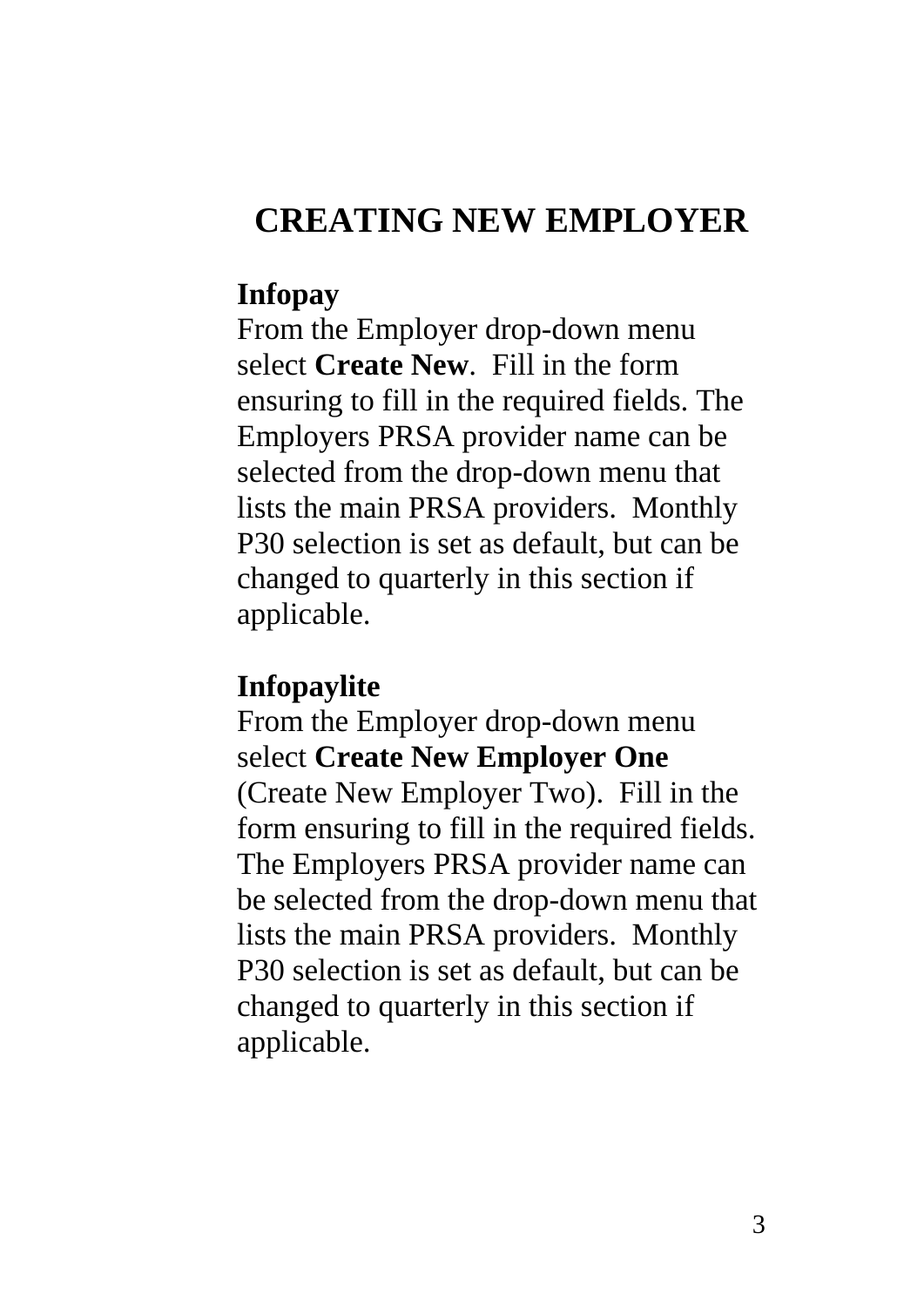### **CREATING NEW EMPLOYEE**

Select **New** from the **Employees** drop down menu. Enter information relating to the employee here.

If relevant, select the appropriate PRSA provider from the drop down menu of main PRSA providers.

When finished click on the OK button. A tax deduction card for the employee is created – this can be *Emergency, Week 1/Month 1* or *Normal,* depending on the information you have entered.

If BIK is applicable, select the **Annualised BIK** from the employee drop-down menu and fill in the relevant details to calculate the amount.

After creating your new employees a spreadsheet style page will appear. The first page titled **Employer's Details** will have a list of employees. Double click on the **employee number** in the first column and this will bring you into that employee's tax deduction card.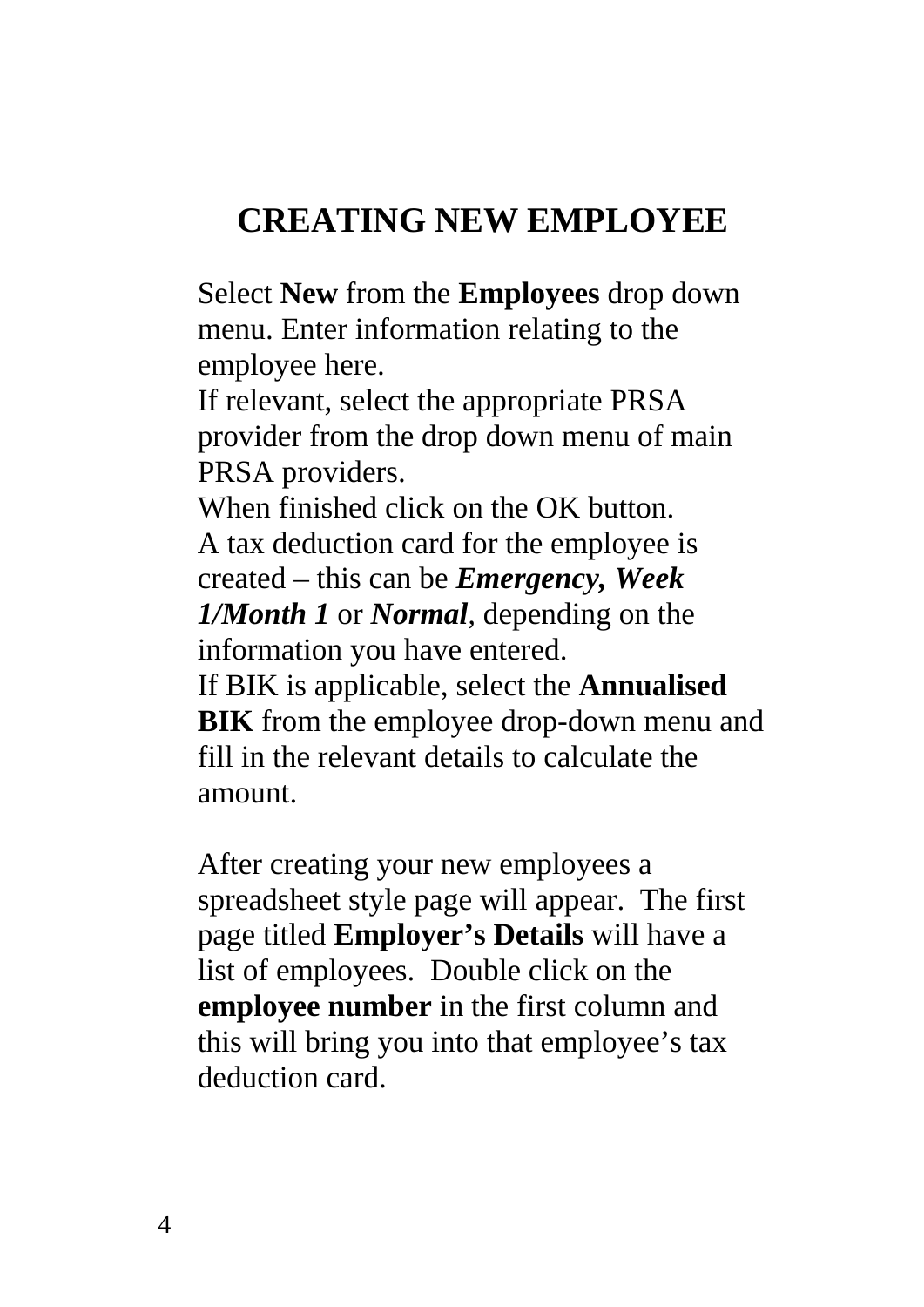#### **ENTERING WAGE DETAILS.**

Select the employee from the **employer detail page** by double clicking on the **employee number** in column 1. On the electronic **Tax Deduction Card** enter the date in column 1. (Valid pay dates for the period are displayed on the top status bar for information purposes). Double click on the **Gross Pay** column to bring up the **Wage Detail Form**.

Enter wage details as appropriate including PRSA and BIK details. (see above for Annualised BIK). When details are correctly inputted, click on OK. All PRSI, PAYE and Net figures are computed automatically.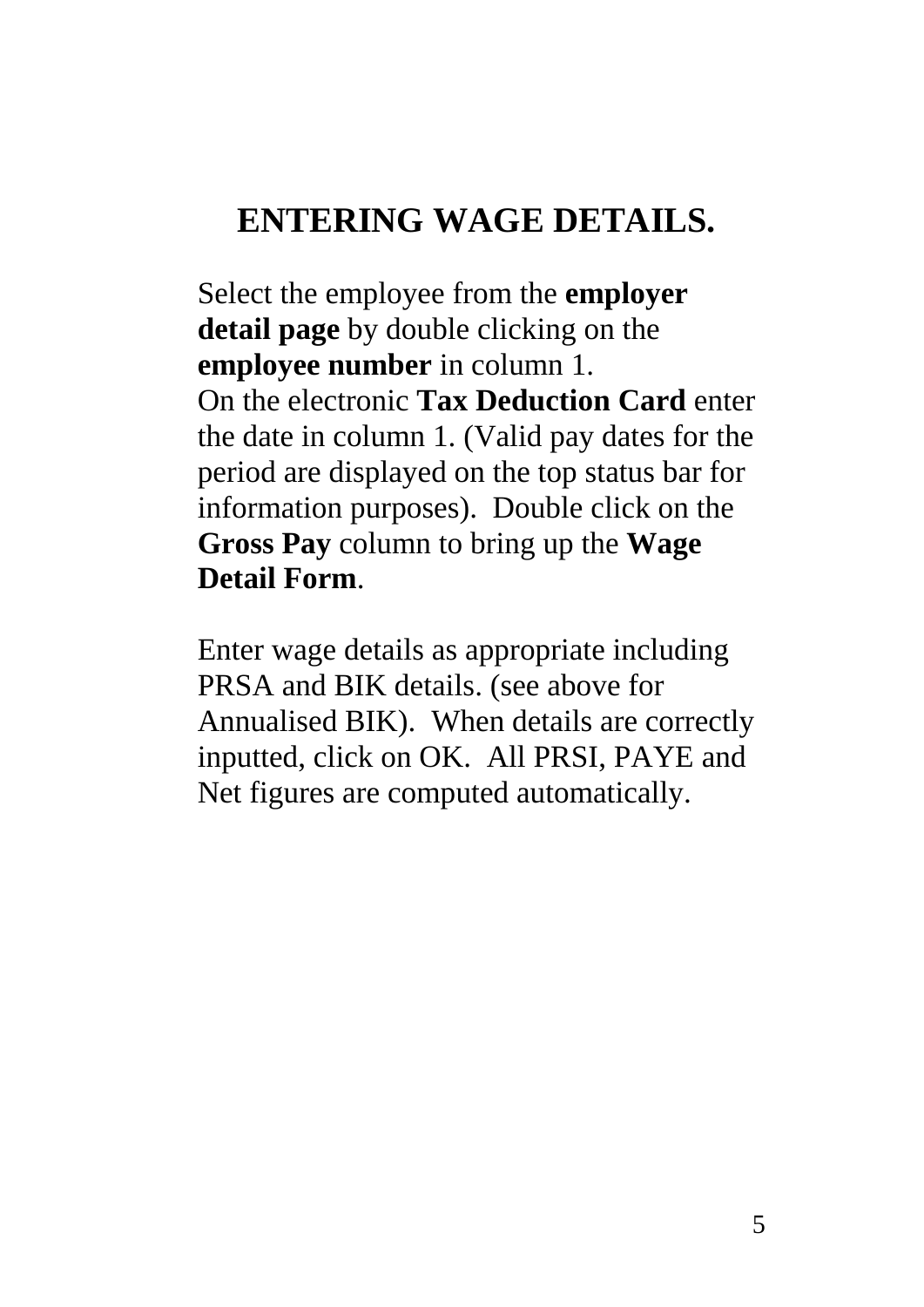#### AMENDING EMPLOYEES

Changing addresses, bank details, etc.

- **1.** To make simple changes double click on the **employee number** in column 1 on the **employer detail page** (first page on the spreadsheet layout). This selects the employee whose details you want to change.
- **2.** Select **amend existing** from **employee** drop down menu.
- **3.** Make any changes necessary, and then click OK.
- **4.** If you want to amend the various pay types and deductions for an employee, use the **Amend Pay/Ded'ns Descriptions** option from the **Settings** drop-down menu.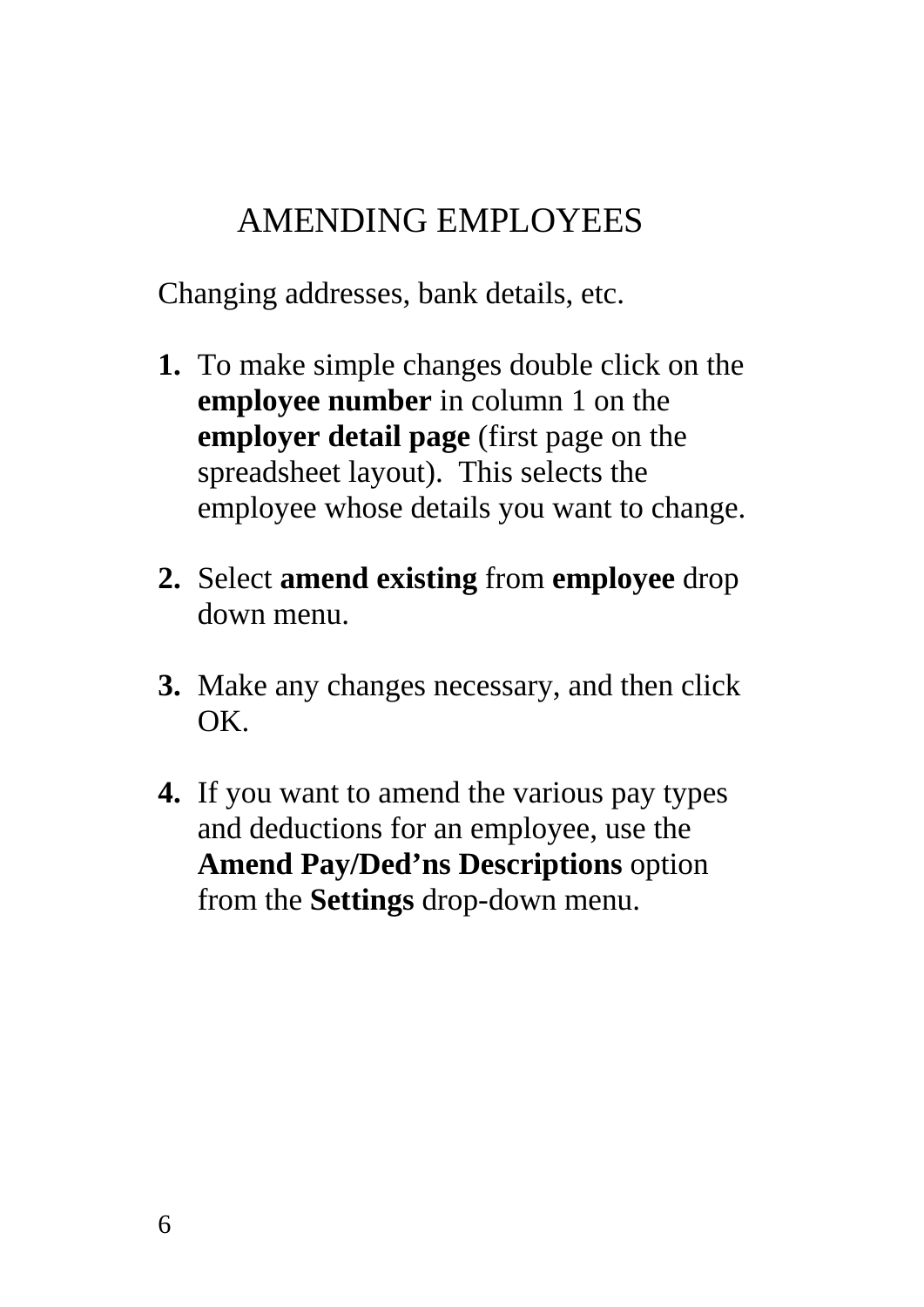### **AMENDING TAX DETAILS**

Double click on the **employee number** in column 1 on the **employer detail page.**

If *increasing or decreasing* current tax credits or cut off points, select the **Amend Existing** option as outlined above and make the appropriate changes.

In many cases an employee will start with an emergency card and progress to a week/month 1 card and on to a normal card. Use the **Create From** option to create a normal card from a Week/Month 1 or Emergency Card or to create a Week/Month 1 from an Emergency Card. The **Create From** option is also used if putting an employee back to Week/Month 1 from a Normal Card.

Select **Create From**, from the **employee** drop down menu and make the necessary changes.

This will create a new employee card with the amended tax details. The old card will